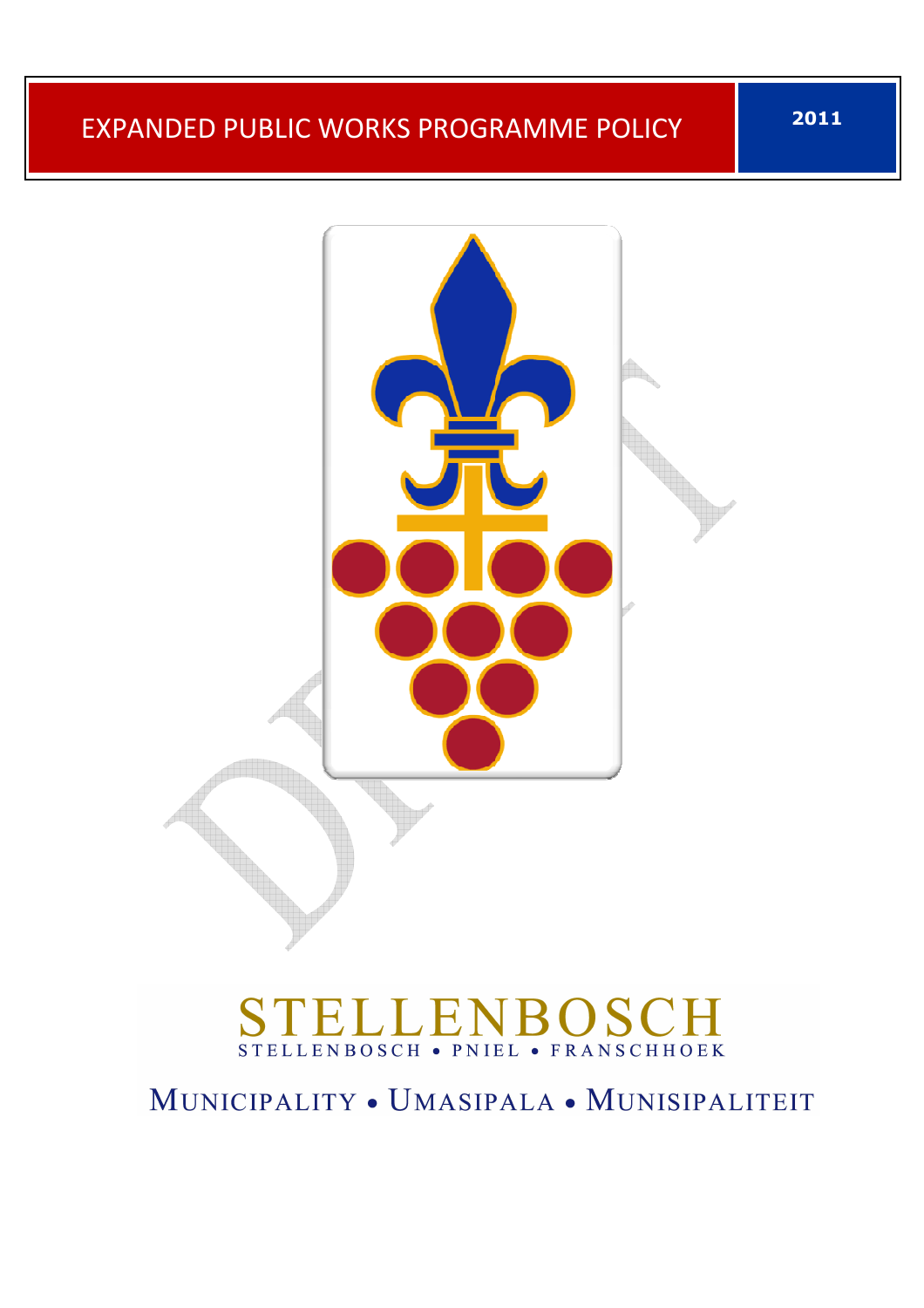# **TABLE OF CONTENTS**

|                 | <b>GLOSSARY OF TERMS</b>                             | 3  |
|-----------------|------------------------------------------------------|----|
| <b>ACRONYMS</b> |                                                      | 6  |
| 1.              | <b>INTRODUCTION</b>                                  | 8  |
| 2.              | AIMS AND OBJECTIVES OF THE POLICY                    | 9  |
| 3.              | OBJECTIVES OF THE EXPANDED PUBLIC WORKS PROGRAMME    | 9  |
| 4.              | PROVISIONS FOR THE IMPLEMENTATION OF THE EPWP POLICY | 10 |
| 5.              | EPWP PHASE 2 TARGETS FOR STELLENBOSCH MUNICIPALITY   | 11 |
| 6.              | <b>EPWP FUNDING</b>                                  | 11 |
| 7.              | <b>INSTITUTIONAL ARRANGEMENTS</b>                    | 12 |
| 8.              | ORGANISATIONAL STRUCTURE                             | 18 |
| 9.              | <b>MONITORING &amp; EVALUATION</b>                   | 19 |
| 10.             | <b>IMPLEMENTATION PLAN</b>                           | 20 |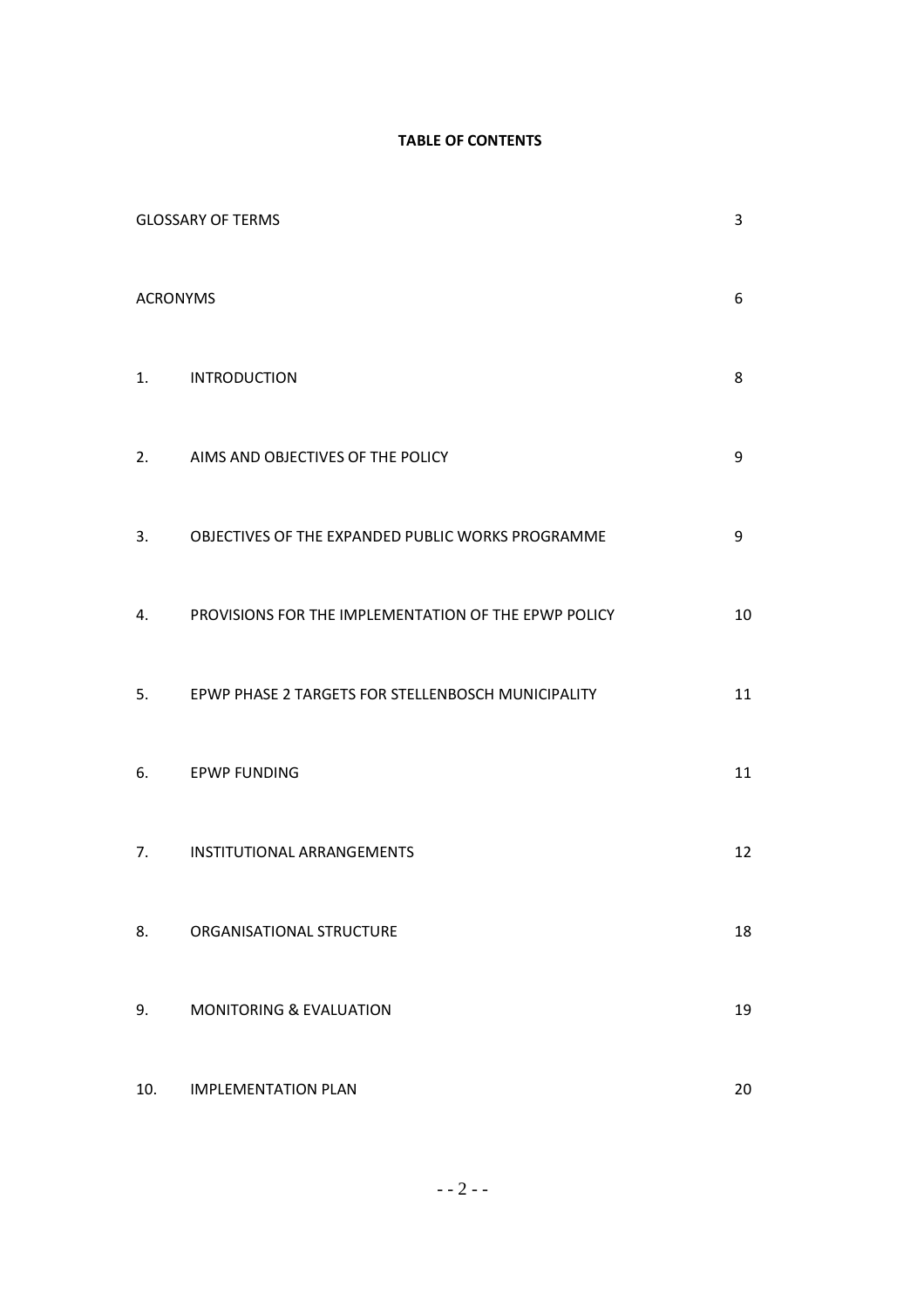# **GLOSSARY OF TERMS**

## **Administrative Champion**

An official responsible for advocating and providing leadership and administrative support to EPWP in the municipality and represents his/her directorate/department in the EPWP Steering Committee.

## **Capital Expenditure (CAPEX)**

Expenditure used to create new assets or to increase the capacity of existing assets beyond their original design or service potential. CAPEX increases the value of an asset.

#### **Demographic Characteristics of Workers**

The number of workers that fall within the following categories must be recorded:

- Youth (18 35 years of age)
- Women
- People with Disabilities

#### **Eligible Public Bodies**

Those Public Bodies to whom an indicative incentive grant amount has been allocated in terms of the Division of the Revenue Act.

#### **EPWP Project**

A project implemented using EPWP principles and guidelines.

#### **Full Time Equivalent (FTE's) employment**

Means 230 person days of work (i.e. 365 days less 104 weekend days, less 10 public holidays and less 21 annual leave days but inclusive of paid sick leave created by an EPWP project or programme within a financial year. Full time equivalent is the same as person years of work.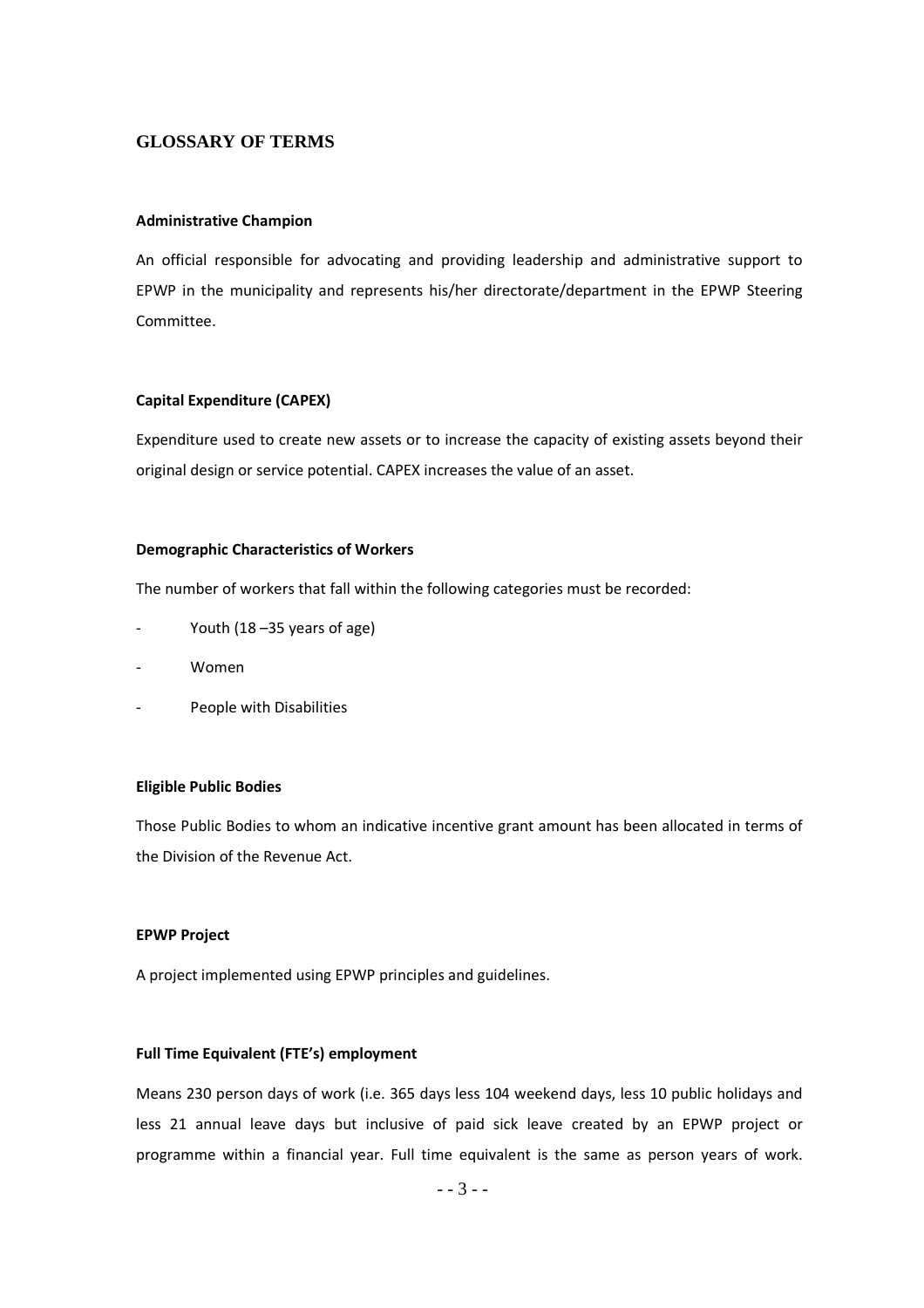Measure of number of full years of employment (230 days of work per year) created through the work opportunities.

## **Impact on Unemployment**

A degree to which unemployment as measured is reduced as a result of the implementation of EPWP.

## **Labour Intensive Work Methods**

Labour-intensive Work Methods is the economically efficient employment of as great a proportion of labour as is technically feasible throughout the project process to achieve the standard demanded by the specification; the result being a significant increase in employment being generated per unit of expenditure by comparison with conventional equipment-intensive methods.

## **Learnerships**

A Learnership is structured learning combining classroom learning and on-the-job training. Learnerships are registered and accredited by a SETA.

## **Participating Public Bodies**

Public bodies across National, Provincial and Local spheres of Government for whom a Full Time Equivalent work opportunities target has been set under the EPWP, in terms of the Implementation Protocol Agreement

## **Person Days of Employment**

An aggregate of the number of people who worked on a project multiplied by the number of days each person worked.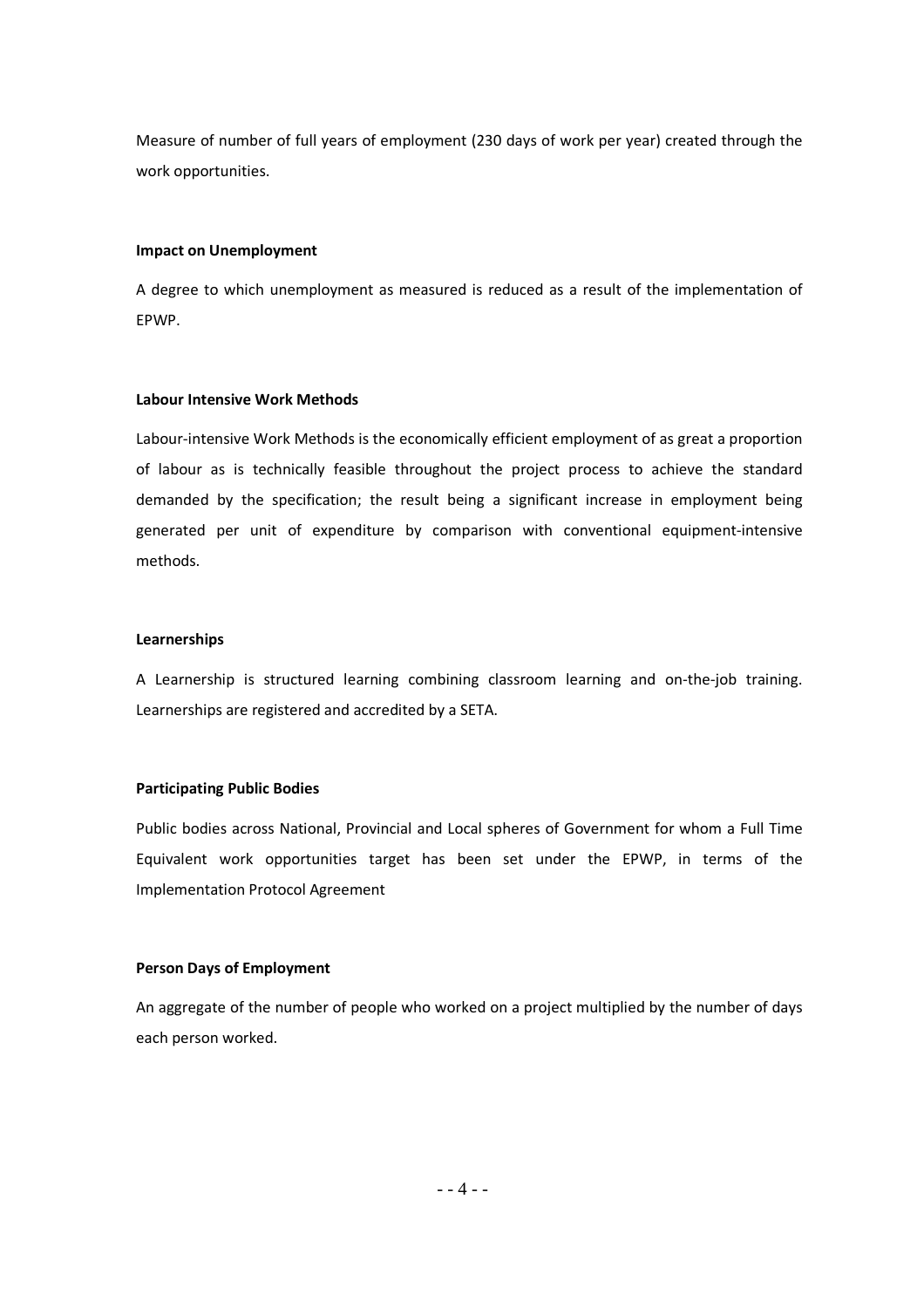#### **Political Champion**

A dedicated political office bearer or councillor nominated by Council to be responsible for advocating, providing leadership, oversight and political support to EPWP in the municipality.

## **Project Budget**

The project budget is the approved as appeared in the SDBIP.

## **Project Wage Rate**

Minimum Daily Wage Rate (whether task-rated or time rated) per individual project.

#### **Sector Coordinator**

A Senior Manager or Director appointed by the Municipal Manager to lead and coordinate all the activities of a particular sector e.g. infrastructure.

#### **EPWP Steering Committee**

Body responsible for advocating and implementing EPWP in the municipality.

## **Training Person-Days**

The number of Training Person-days is the number of people who attended training multiplied by the number of days of training. A distinction must be made between accredited and nonaccredited training person-days.

## **Work Opportunities (WO)**

Paid work created for an individual on an EPWP project for any period of time, within the employment conditions of the code of good practice for special public works programmes i.e. social sector projects, learnerships. The same person can be employed on different projects and each period of employment will be counted as a job opportunity.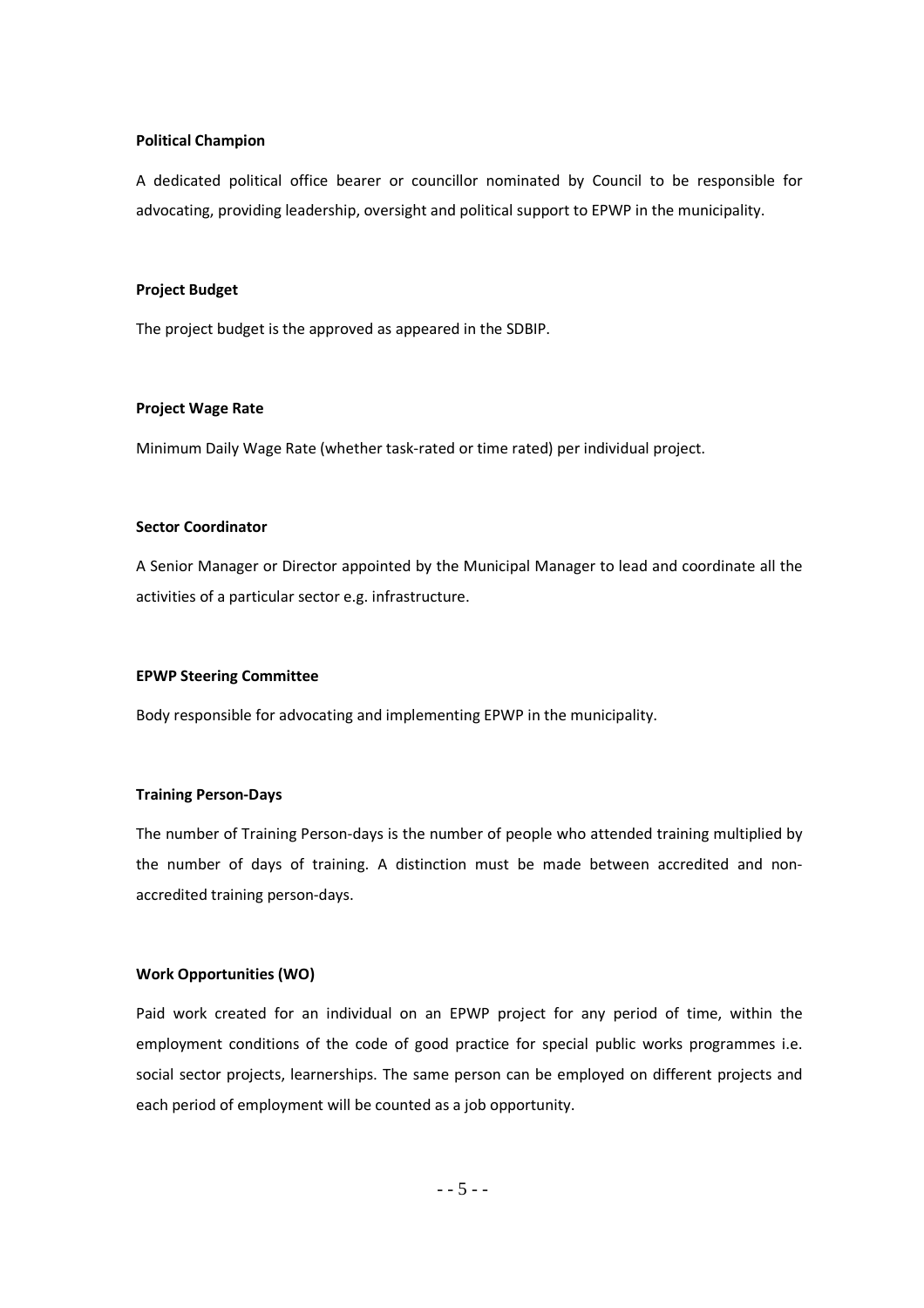## **ACRONYMS**

| CoGTA       | Department of Cooperative Governance & Traditional Affairs |
|-------------|------------------------------------------------------------|
| <b>DOL</b>  | Department of Labour                                       |
| <b>DPW</b>  | <b>Department of Public Works</b>                          |
| <b>DORA</b> | Division of Revenue Act                                    |
| EPWP        | Expanded Public Works Programme                            |
| <b>FTE</b>  | Full Time Equivalent                                       |
| <b>IDP</b>  | Integrated Development Plan                                |
| LIC         | Labour Intensive Construction (Methods)                    |
| <b>MIG</b>  | Municipal Infrastructure Grant                             |
| <b>MIS</b>  | Management Information System                              |
| <b>SCM</b>  | Supply Chain Management (Procurement Policies)             |
| <b>SETA</b> | Sector Education & Training Authority                      |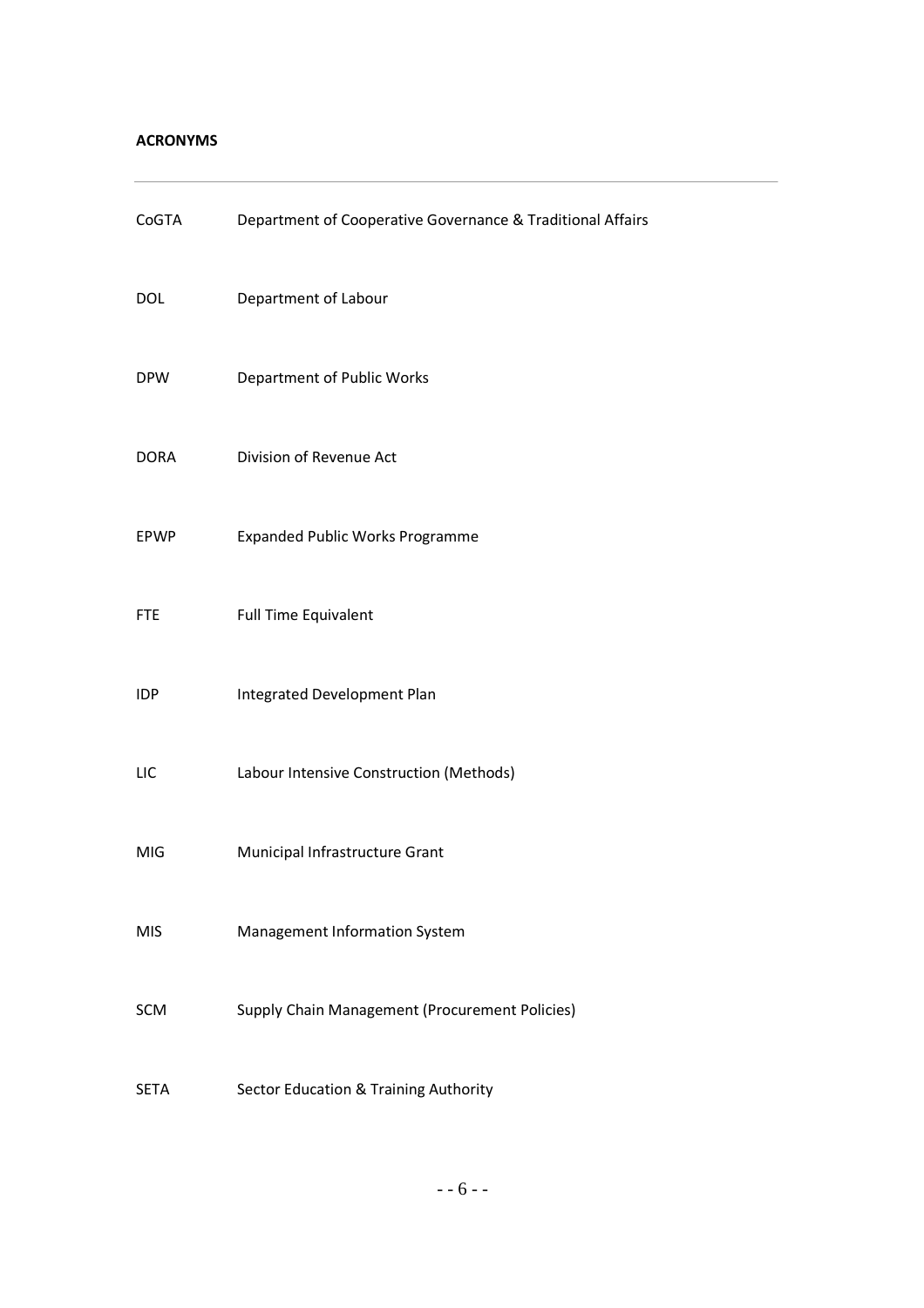SMME Small Micro and Medium Enterprises

SMA Stellenbosch Municipal Area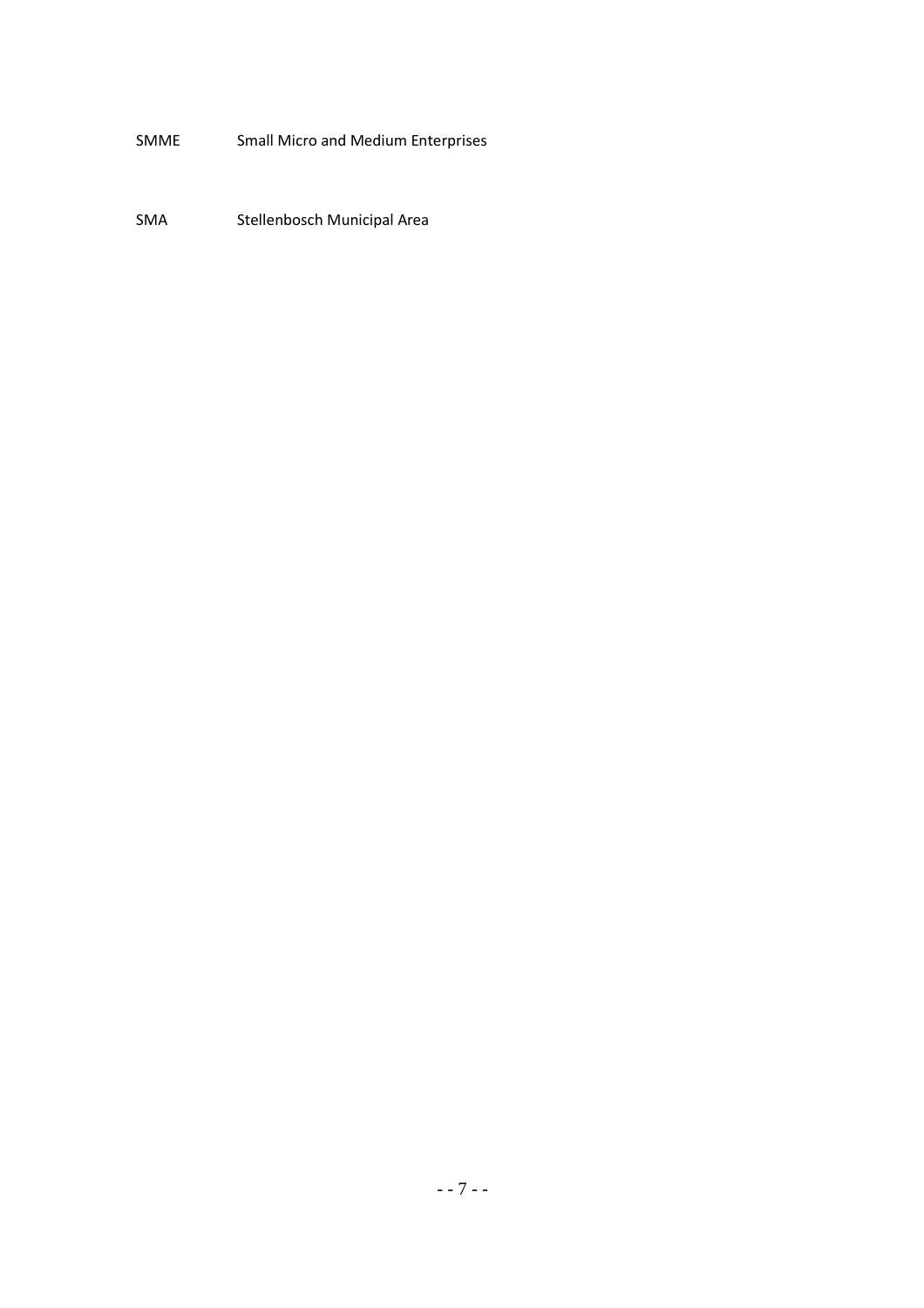#### 1. **INTRODUCTION**

The National EPWP framework provides that local government develop an EPWP policy that is embedded within the Integrated Development Plan. The policy is expected to promote EPWP principles and the re-structuring of local government activities to facilitate and create greater employment opportunities per unit of expenditure. It further provides that EPWP projects and programmes must be identified within each department, which can be implemented using labour-intensive or community based service delivery methods, with predetermined key deliverables over a given timeframe in the Infrastructure, Environment, Social & Non State Sectors. The EPWP infrastructure projects will be funded through the Municipal Infrastructure Grant (MIG) allocated to municipalities by Treasury through DPLG. The Local Economic Development Division in the Stellenbosch Municipality will be responsible for coordinating and supporting the implementation of EPWP.

- 1.1 It further provides that EPWP programmes and projects must be identified within each department, which can be implemented using labour-intensive or community based service delivery methods, with predetermined key deliverables over a given timeframe in areas such as Infrastructure, Environment & Culture, Social and Non State Sectors in terms of the following legislative & policy framework:
	- (a) The Constitution of the Republic of South Africa Act, 108 of 1996.
	- (b) The Intergovernmental Relations Framework Act, 13 of 2005.
	- (c) Local Government: Municipal Systems Act, 32 of 2000.
	- (d) Local Government: Structures Act, 17 of 1998.
	- (e) Local Government: Municipal Finance Management Act, 2003.
	- (f) The Preferential Procurement Policy Framework Act, 5 of 2000.
	- (g) The Provincial Growth and Development Strategy (2003).
	- (h) Cape Winelands Growth and Development Strategy (CW-GDS).
	- (i) Integrated Development Plan (IDP).
	- (j) The Division of Revenue Act, 1 of 2001.
	- (k) The Codes of Good Practice for Special Public Works Programmes.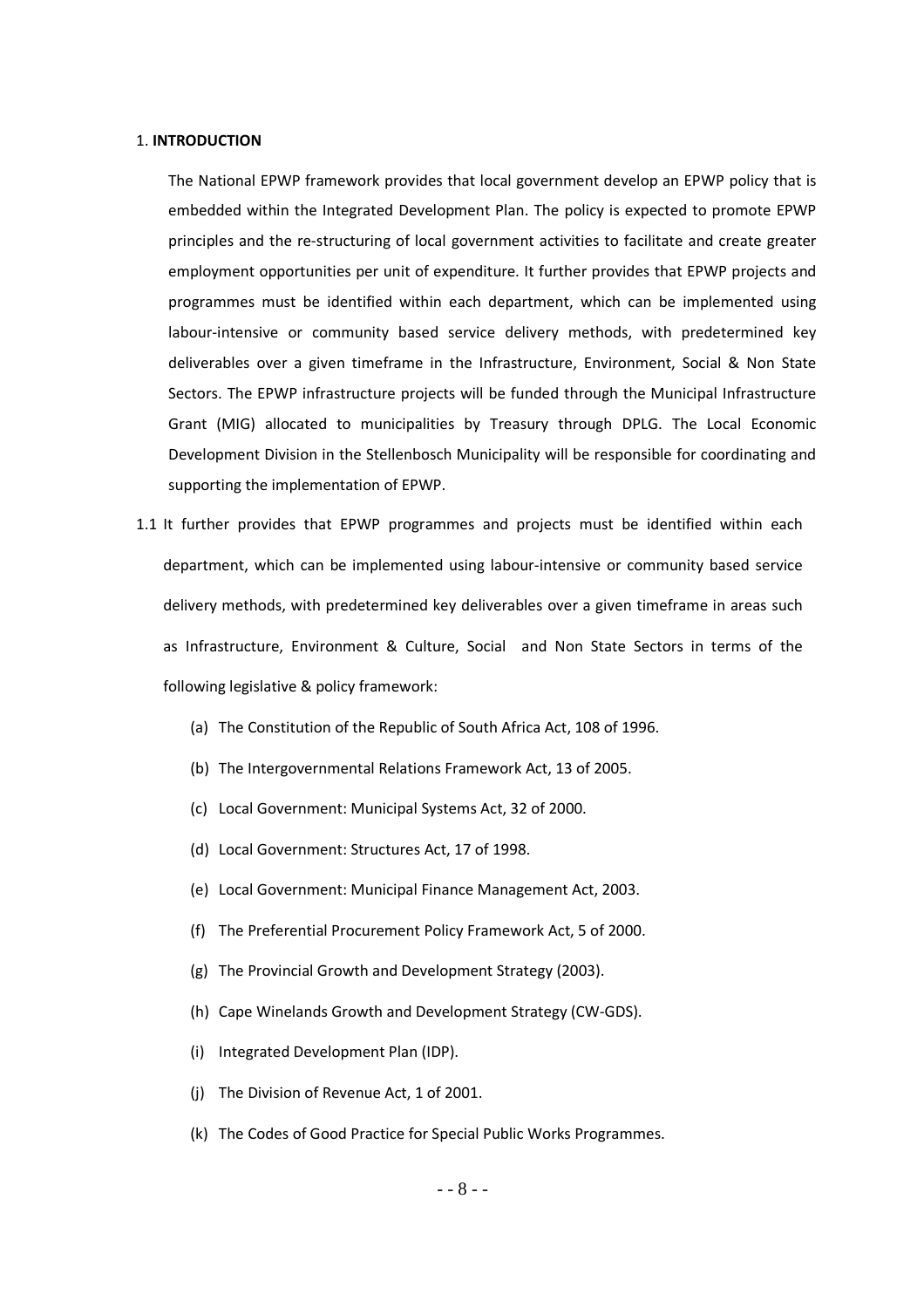- (l) Ministerial Determination: Expanded Public Works Programme.
- (m) The State of the Nation Address (SONA), 2011 by President Jacob Zuma.
- (n) EPWP National Implementation Framework.

## **2. AIMS AND OBJECTIVES OF THE POLICY**

- 2.1 The aim of this policy is to institute a sustainable Expanded Public Works Programme (EPWP) within the Stellenbosch Municipality as provided for in the EPWP National Framework. The fundamental objectives of the policy are to:
	- 2.1.1 Inform all departments and Units within the Stellenbosch Municipality on how their functions should contribute towards the EPWP.
	- 2.1.2 Establish Stellenbosch's EPWP as an approved social economic developmental and poverty alleviation programme that promotes SMME development, employment creation and skills development.
	- 2.1.3 Entrench the EPWP methodology within the IDP a methodology that expands the current service delivery of goods and services to shared economic growth.
	- 2.1.4 Ensure development integration across all sectors.
	- 2.1.5 Re-engineer how the planning, design and implementation programmes/projects within the existing municipal operational and capital budgets in order, to maximize greater employment opportunities per unit of expenditure (Add second generation compliance issues).

## **3. OBJECTIVES OF THE EXPANDED PUBLIC WORKS PROGRAMME**

- 3.1 The Expanded Publics Works Programme is about the reorientation of line function budgets so that the expenditure by government results in increased employment opportunities and training, particularly for the unemployed and unskilled labour. The following main objectives of the programme, inter alia, to create an enabling environment to:
	- 3.1.1 Create employment opportunities for the unemployed within local communities through the implementation of an EPWP implementation plan which collectively cuts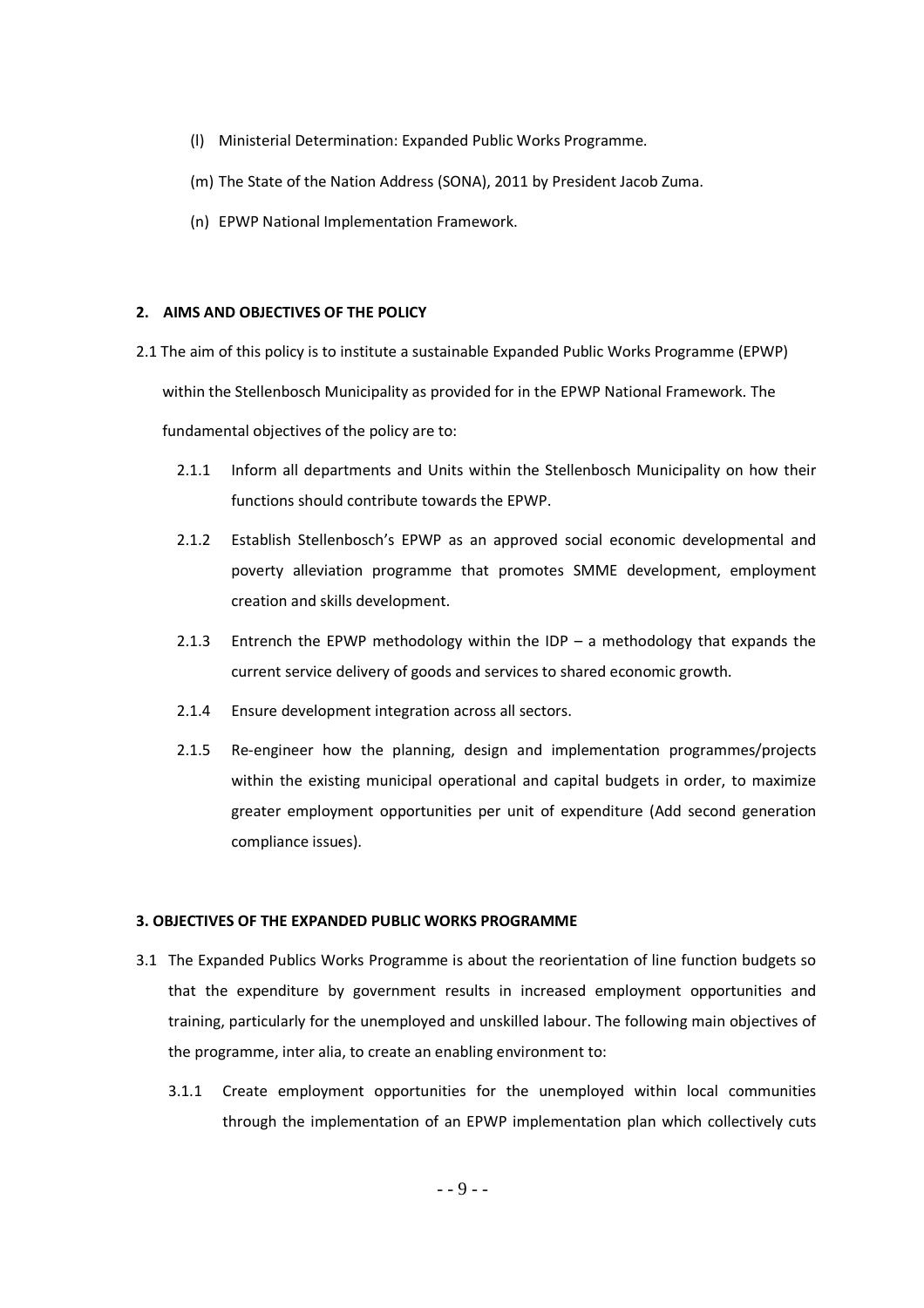across the different sectors inter alia, the Infrastructure, Social, Environmental and Economic Sectors.

- 3.1.2 Develop SMME's to execute EPWP work by facilitating the transfer of technical, managerial and financial skills through relevant SETA & DoL courses, in properly structured learnerships programmes.
- 3.1.3 Of the total annual budget spent, maximizes the percentage retained within the local communities in the form of wages. Promote the procurement of goods and services from local manufactures, suppliers and service providers.
- 3.1.4 Develop skills within communities through EPWP training, by accredited training providers aimed at the developing sustainable skills and capacity within communities.
- 3.1.5 Using clearly defined key performance indicators monitor, evaluate and report all EPWP initiatives, including those implemented using Provincial and National Government budgets.

## **4. PROVISIONS FOR THE IMPLEMENTATION OF THE EPWP**

The Expanded Public Works Programme is divided in different sectors according to functions and the following four sectors have been developed directed by the Department of Labour which is implemented by all three levels of Government i.e. Infrastructure, Environment & Culture, Social and the Non State Sectors. Each sector will develop and be responsible for implementing its individual sector plans and ensure EPWP compliance in terms of the respective national sector EPWP guidelines. The National EPWP guidelines cover procurement procedures, suggested interventions, required stakeholder skills, roles and responsibilities. The table below indicates the line departments of the Stellenbosch Municipality as per sector.

#### **4.1 Departments by Sectors**

| <b>Infrastructure</b>    | Environment<br>&<br>Culture | <b>Social Sector</b>  | <b>Non State Sector</b>              |
|--------------------------|-----------------------------|-----------------------|--------------------------------------|
| Planning and Development | Community<br>Services       | Community<br>Services | NPO's<br>(NGO's,<br>CBO's and FBO's) |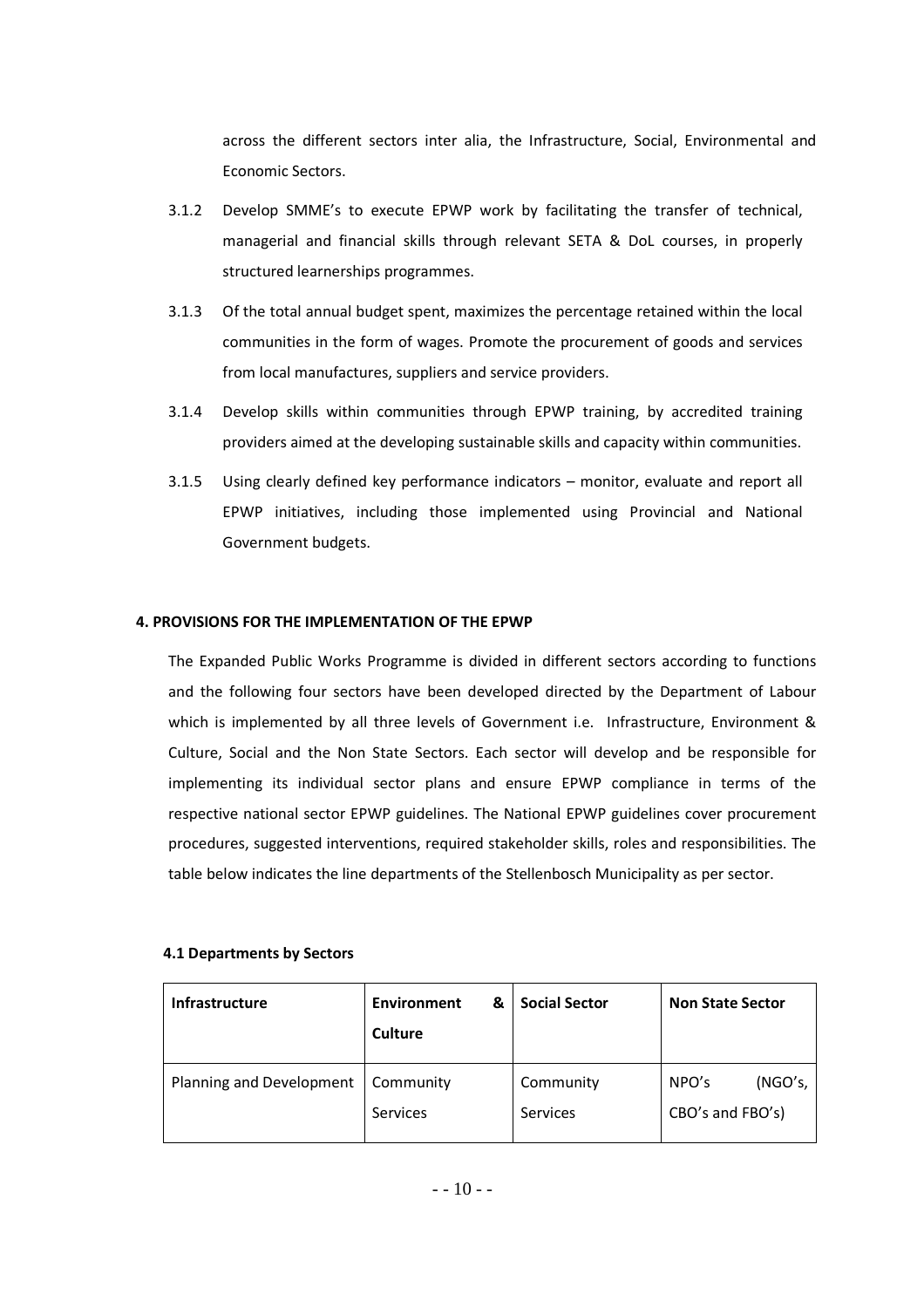| <b>Electrical Services</b>    |                                                      | <b>Public Safety</b> |  |
|-------------------------------|------------------------------------------------------|----------------------|--|
| <b>Engineering Services</b>   |                                                      |                      |  |
| <b>Supporting Departments</b> | Financial Service & Strategic and Corporate Services |                      |  |

## **5. EPWP PHASE 2 TARGETS FOR STELLENBOSCH MUNICIPALITY**

As per the Municipal Protocol Agreement entered between the National Minister of Public Works, Executive Mayor and the Municipal Manager, the following targets have been set for the Stellenbosch Municipality.

| <b>Financial Year</b> | <b>Work Opportunities</b> | <b>Full Time Equivalents (FTE'S)</b> |
|-----------------------|---------------------------|--------------------------------------|
| 2009/10               | 238                       | 81                                   |
| 2010/11               | 272                       | 98                                   |
| 2011/12               | 349                       | 128                                  |
| 2012/13               | 454                       | 165                                  |
| 2013/14               | 572                       | 206                                  |
| <b>Total</b>          | 1884                      | 678                                  |

## **6. EPWP FUNDING**

The Expanded Public Works Programme does not receive special grant funding from National or Provincial Government. The EPWP infrastructure projects are funded through the Municipal Infrastructure Grant (MIG) allocated to municipalities by Treasury through CoGTA. As a municipality, line departments in all other sectors must allocate a portion of their normal budgets to service delivery projects that are identified as labour intensive and in line with EPWP principles. Not withstanding the above, there are a number of EPWP programmes funded by National and Provincial Sector Departments that the municipality is not accessing yet e.g. the Working for Water programme. Municipal capital budgets and operational budgets must reflect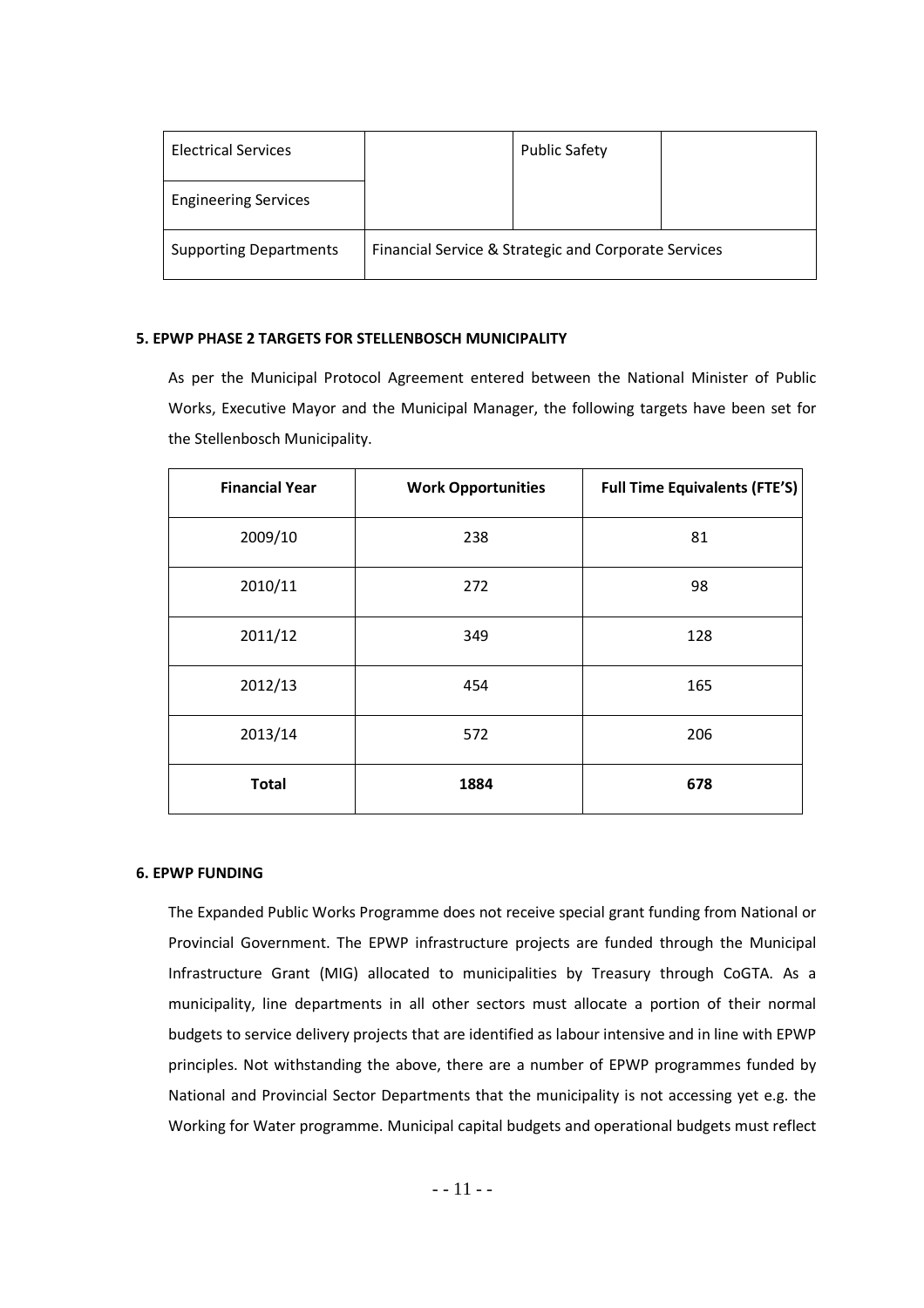the identified EPWP projects, targeting five (5) years of the multi-year municipal budgets in incremental percentages as suggested in the table below:

| of<br><b>Nature</b><br><b>Funding</b> | 2010/11 | 2011/12 | 2012/13 | 2013/14 | 2014/15 |
|---------------------------------------|---------|---------|---------|---------|---------|
| Capital<br><b>Budget</b>              | 10%     | 10%     | 15%     | 20%     | 20%     |
| Operational<br><b>Budgets</b>         | 5%      | 5%      | 5%      | 10%     | 10%     |

## **6.1 Suggested total budget to be spent on EPWP:**

The capital budget targets suggested above can only be realized once technically feasible projects are designed to be Labour Intensive. The intention is to develop an integrated plan to increase the number of temporary jobs by scrutinizing all capital projects within the municipality and ensure a Labour Intensive Work Method component and training is build into these projects.

## **7. INSTITUTIONAL ARRANGEMENTS**

The institutional arrangement aims to facilitate the Inter-Governmental Relations and to promote cooperation and coordination internally and between the different stakeholders such as National, Provincial and Local Government in order to achieve the objectives of the EPWP.

#### **Political Support**

In line with the Municipal Protocol Agreement entered between the National Minister of Public Works, Executive Mayor and Municipal Manager, the Executive Mayor will have the following obligations: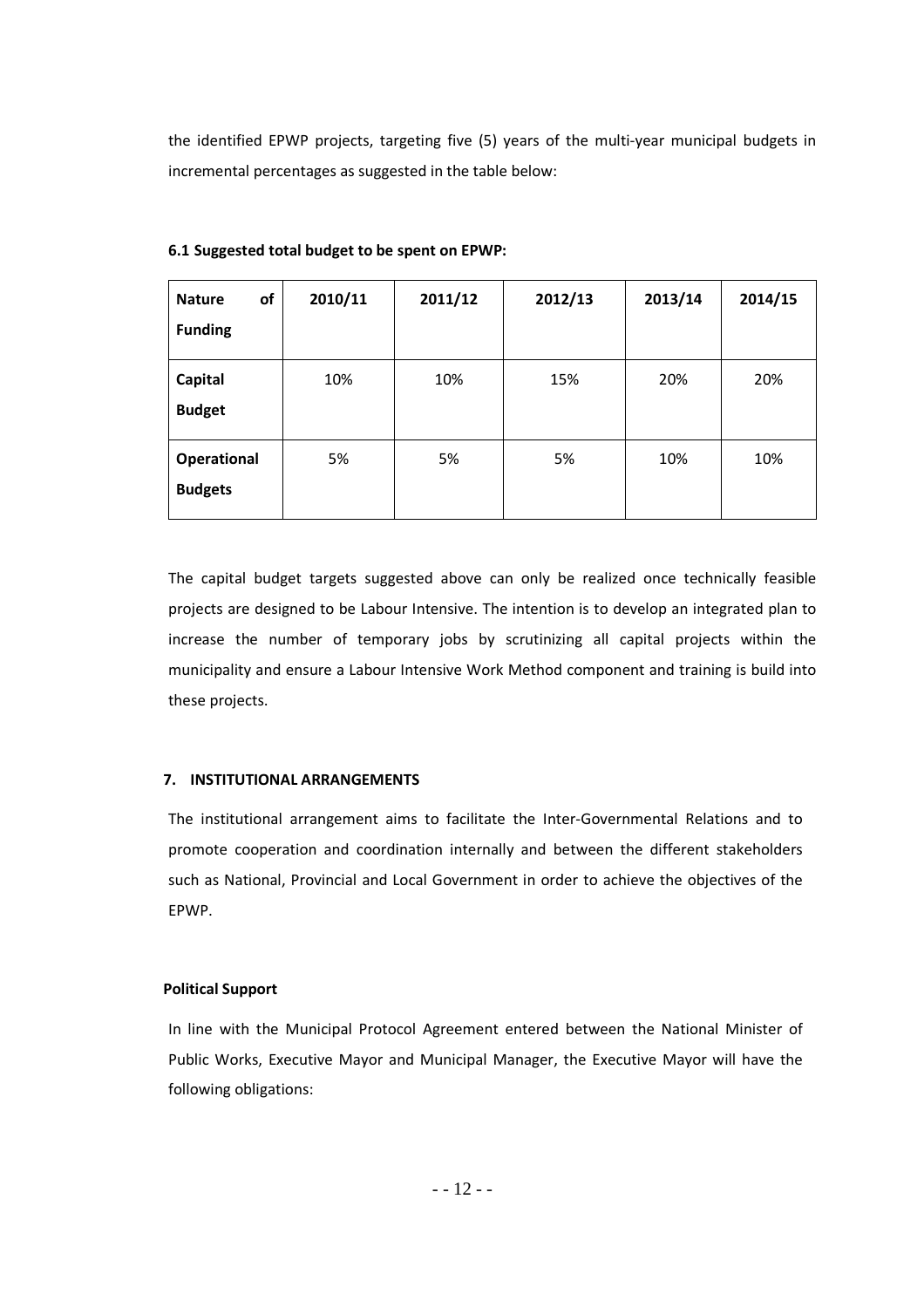## **7.1.1 Obligations of the Executive Mayor**

- 7.1.1.1 Provide leadership and direction on the implementation of the EPWP within the municipality.
- 7.1.1.2 Ensure that the Municipality meets the employment targets.
- 7.1.1.3 Appoint a member of the Mayoral Committee to coordinate and lead the EPWP within the Municipality.
- 7.1.1.4 Assist and mobilise departments within the Municipality to meet the targets.
- 7.1.1.5 Ensure that EPWP is incorporated in the infrastructure plan and development of the Municipality.
- 7.1.1.6 Ensure that the Municipality departments incorporate EPWP FTE targets into their programme plans.
- 7.1.1.7 Ensure that the Municipal' EPWP targets are incorporated in the performance agreements and scorecards of senior officials responsible for implementing the EPWP within Municipality.
- 7.1.1.8 Report on implementation of the EPWP by the Municipality and progress in contributing to the Province's EPWP in the Premier's annual speech at the opening of the Provincial Legislature.
- 7.1.1.9 Report on the implementation of the EPWP within the jurisdiction of the Municipality to the Provincial Steering Committee.
- 7.1.1.10Ensure that the EPWP is a standing agenda item meetings of the Municipal Executive Committee (Council) and
- 7.1.1.11Ensure that the Municipality complies with the requirements for disbursing the EPWP incentive grant in particularly to ensure that the Municipality cannot draw down any portion of the EPWP incentive grant from the Provincial Revenue Fund, except in accordance with the terms of a disbursement letter provided by the Department.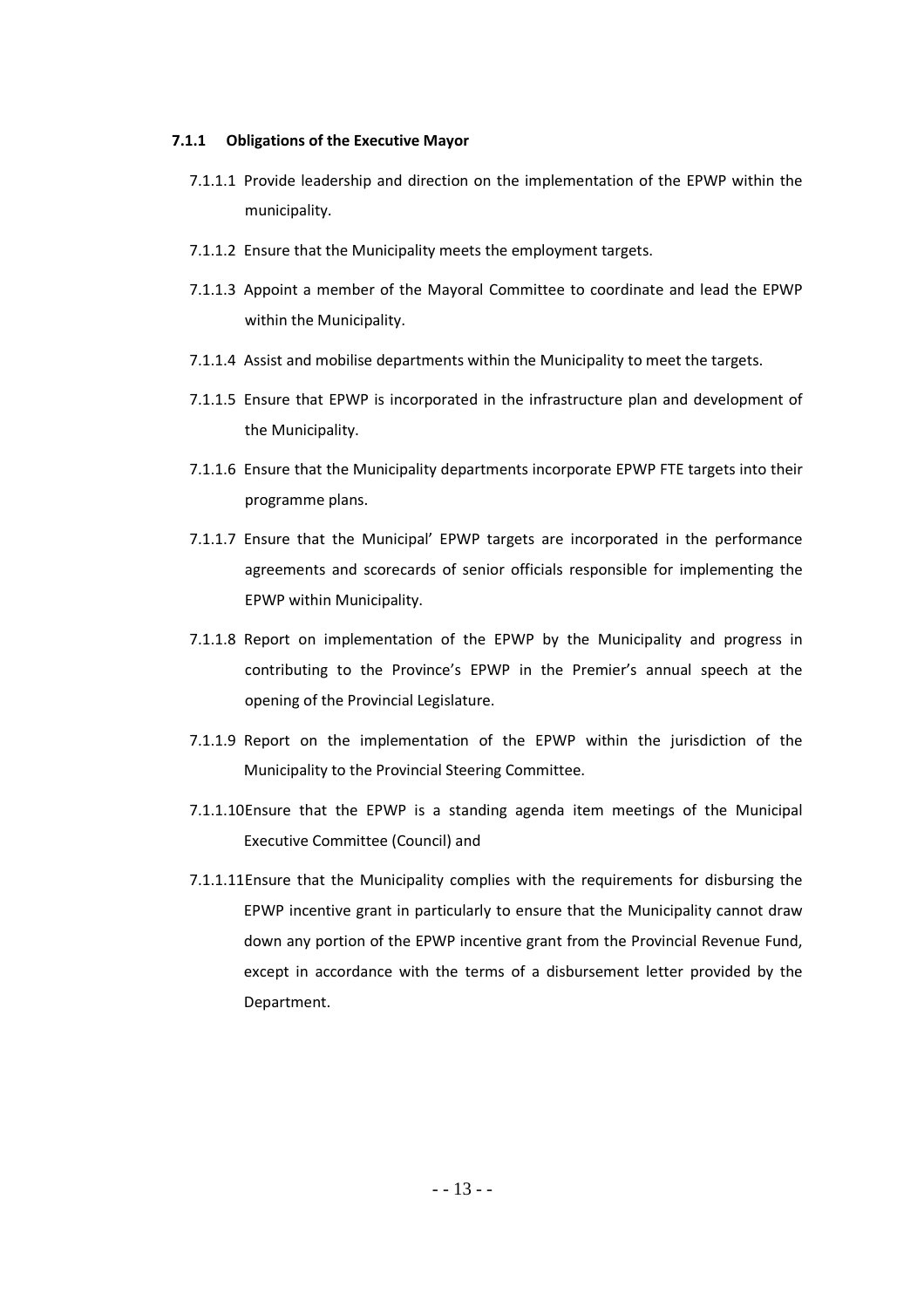#### **7.2. Administrative Support**

#### **7.2.1. EPWP Steering Committee**

The EPWP Steering Committee will be responsible for the strategic direction of EPWP in the Stellenbosch Municipality. The Directors Forum which consists of the Senior Managers of the Stellenbosch Municipality will act as the Expanded Public Works Programme Steering Committee whereby EPWP will be a standing item in their management agenda.

The Director: Strategic and Corporate Services will act as the EPWP Administrative Champion in order to provide leadership, guidance and administrative support to the EPWP Implementation Group. The EPWP Steering Committee will nominate the EPWP Training Coordinator who will in conjunction with the Senior Officer: Local Economic Development identify and implement "appropriate" training in terms of DOL Linkages Model for on-thejob/project training for EPWP workers and potential SMME's. Reporting on EPWP will be a standing item on the agenda of the Directors Forum.

#### **7.2.2. Role and Responsibilities**

- 7.2.2.1 The Director: Finance, Director: Public Safety, Director: Community Services, Director: Engineering Services, Director: Planning and Development or respective nominees will be administrative EPWP Champions in their respective Departments.
- 7.2.2.2 Endorse EPWP projects for the whole municipality.
- 7.2.2.3 Will set targets and performance standards and budget allocation and ensure it is reflected in the IDP.
- 7.2.2.4 Ensure that the Tender Specification Committee sits weekly and where possible ensure labour intensive methods are included in the specifications of tenders.
- 8 7.2.2.5 To guide and monitor the outputs of the EPWP Working Group.
	- 7.2.2.6 To scrutinise the EPWP departmental implementations plans and revise annually.
	- 7.2.2.7 To ensure the ongoing achievement of the EPWP objectives across all departments and sectors.
	- 7.2.2.8 To facilitate integrated implementation of all new EPWP /Sector initiatives.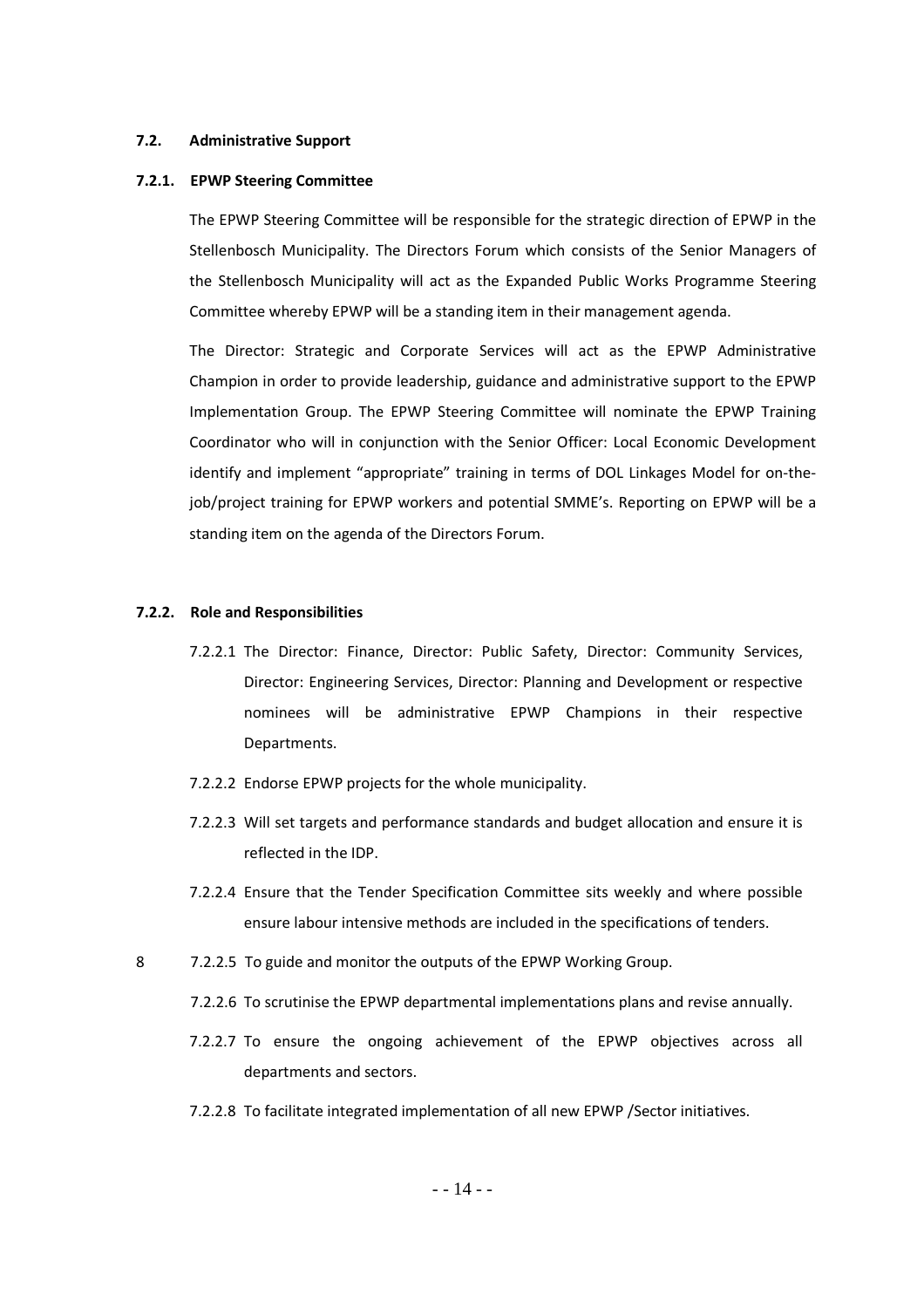- 7.2.2.9 To ensure that information on the extent and impact of the EPWP is communicated to Council, Senior Management and relevant stakeholders.
- 7.2.2.10 To ensure the submission of progress reports to the DPW.
- 7.2.2.11To enforce an effective monitoring and evaluation system for EPWP in the

 Stellenbosch Municipality, and approve regular reports to be submitted to the national EPWP unit.

7.2.2.12To ensure compliance all legislative and policy framework for EPWP including

Ministerial Determination: Expanded Public Works Programme and Codes of Good Practices: Special Public Works Programme and provisions of the Basic Conditions of Employment Act and other applicable laws.

#### **7.3. EPWP Implementation Group**

The Implementation Group will consist of Managers, Heads, Project Managers and relevant staff members of relevant departments responsible for the implementation of EPWP in the Stellenbosch Municipality. The EPWP Implementation Group meetings will be held on a monthly basis and will be chaired by the Manager Local Economic Development.

#### **7.3.1. Roles and Responsibilities**

- 7.3.1.1 Plan sector training and capacity building, this includes identification of training needs for each sector, linking training to projects.
- 7.3.1.2 The planning, design and packaging of EPWP compliant projects.
- 7.3.1.3 Compile EPWP sectors plans for submission and approval by the Steering Committee.
- 7.3.1.4 Select and approve of beneficiaries in EPWP projects drawn from the unemployment database.
- 7.3.1.5 Assist the Steering Committee with the setting of targets and performance targets for EPWP.
- 7.3.1.6 EPWP project identification and budget allocation.
- 7.3.1.7 Implement Stellenbosch Municipality EPWP sectors plans and related initiatives.
- 7.3.1.8 Review unit plans for EPWP opportunities and align them accordingly.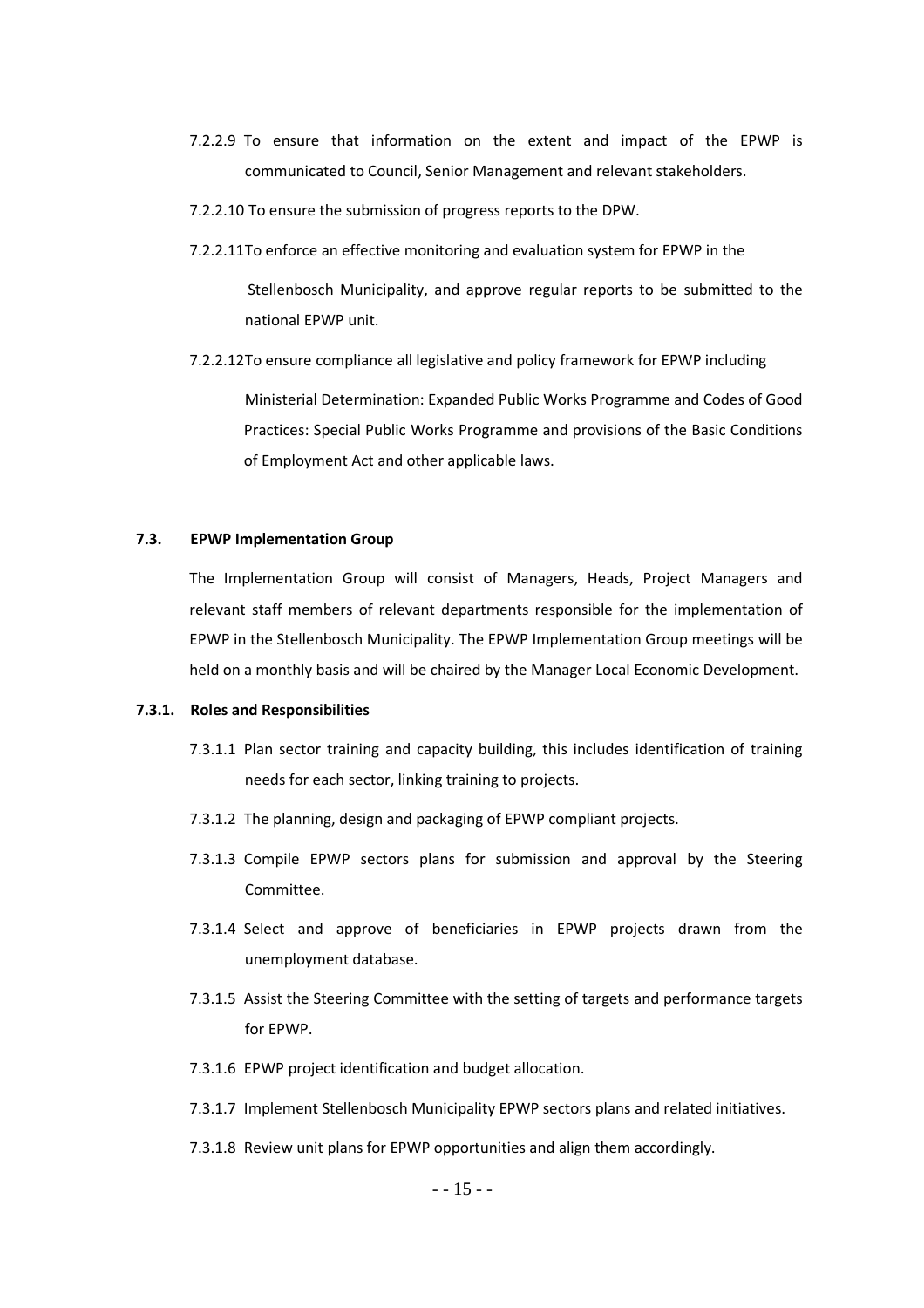- 7.3.1.9 Liaising with the Sector Lead Departments Nationally & Provincially.
- 7.3.1.10Overall Municipality wide coordination.
- 7.3.1.11Regular reviews (twice a year).
- 7.3.1.12Setting overall targets.
- 7.3.1.13Creating an enabling environment for the successful implementation on the municipal's EPWP.
- 7.3.1.14Project Managers/Implementers to provide project data or information for capturing by the Data Capturer via LED Unit as part of project registration in the Management Information System (MIS).
- 7.3.1.15Provide on time, accurate EPWP Monthly Project Report for each implemented project for capturing, updating and reporting on the Management Information System to the LED Section to both National and Provincial Department of Public Works.
- 7.3.1.16Project Managers/Implements to identify & recruit local labour for EPWP in consultation with LED Section from the Unemployment Database.
- 7.3.1.17Compiling of an EPWP Management Plan.

## **7.3.2 Guidelines or Criteria for EPWP Local Labour**

The following guide lines or criteria will be used to identify & recruit local labour:

- Unemployed South African.
- Should have a valid South African Identity Document.
- Must be a resident of Stellenbosch Municipality.
- Must be 18 Years or older in terms of age.
- Prioritise women, youth and people with disability
- Close proximity to the project.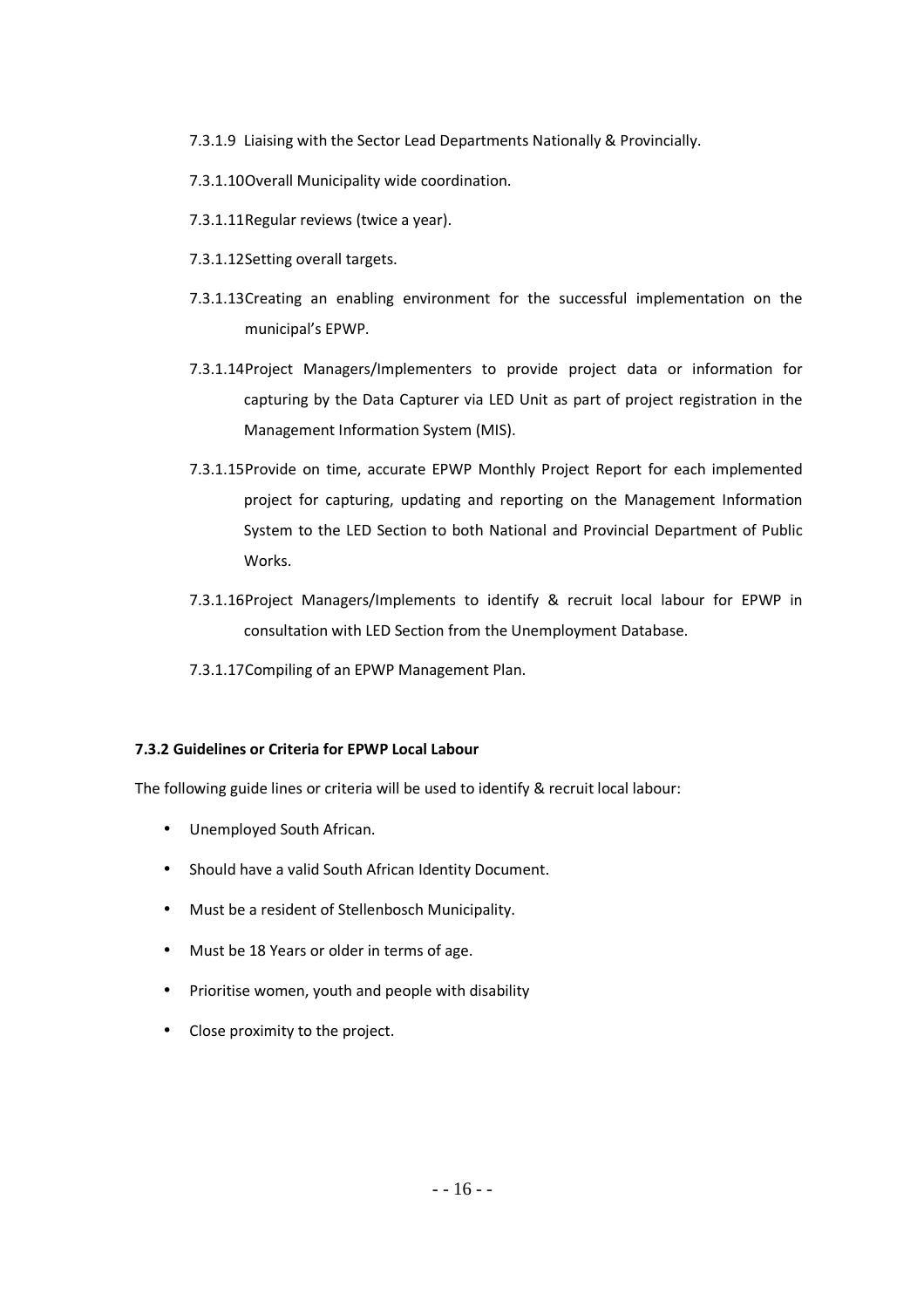#### **7.4. Local Economic Development (LED) Section**

#### **7.4.1. Role and Responsibilities**

- 7.4.1.1 Will be overall responsible for coordination and implementation of EPWP is in the Stellenbosch Municipality.
- 7.4.1.2 Responsible for the development of the EPWP Policy and Implementation Plan for the Stellenbosch Municipality.
- 7.4.1.3 Will be part of Tender Specification Committee of Supply Chain Management to ensure where possible tender specifications include labour intensive work methods.
- 7.4.1.4 Liaison with National and Provincial Departments and District Municipality and represents the Stellenbosch Municipality on all relevant forums related to EPWP (e.g. EPWP District Forum, Environment & Infrastructure Sector Meetings and Provincial Steering Committee, EPWP Summits, Conferences etc ) and prepare and submit reports on aforementioned activities to the Directors Forum.
- 7.4.1.5 Prepare monthly progress reports on project implementation and targets achieved in terms of EPWP for approval by the Directors Forum before Submission to the National Department of Public Works and Council.
- 7.4.1.6 Capture data, authorise and approve projects in the Management Information System (MIS).
- 7.4.1.7 Liaise with the Department of Community Services to identify beneficiaries from the Unemployment Database which will participate in the EPWP projects.
- 7.4.1.8 Perform the following duties in conjunction with the Skills Development

Unit/Human Resources Section:

- 7.4.1.8.1 Selection of suitable projects for EPWP Labour Intensive Construction or community based operations and maintenance partnerships in all sectors.
- 7.4.1.8.2 Identification of projects, which are suitable for inclusion as on-site training for formal EPWP learnerships and SMME developmental programmes.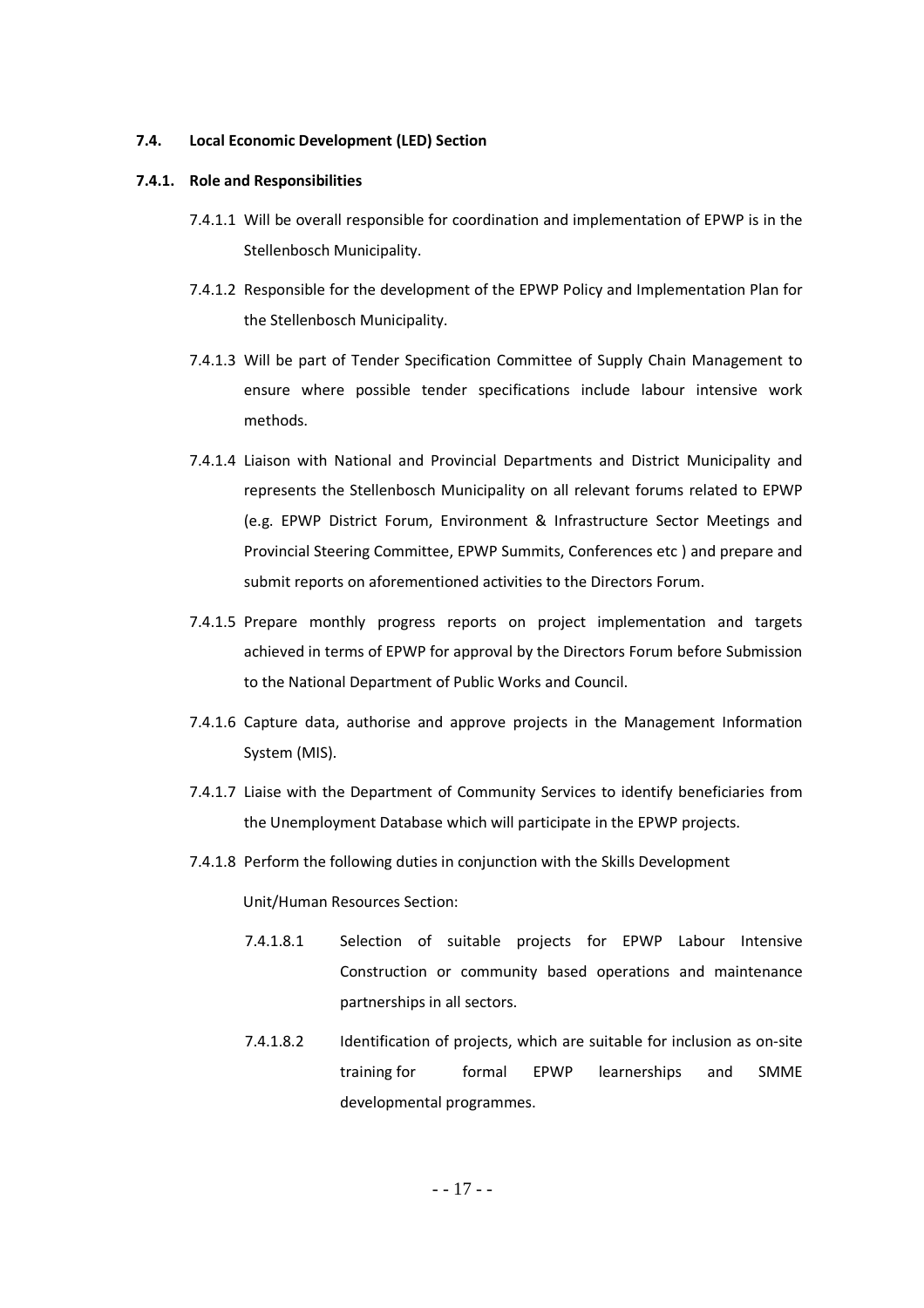7.4.1.8.3 The identification of projects which are suitable for inclusion in the Municipality's Learnerships programmes.

# **8. ORGANISATIONAL STRUCTURE**

The EPWP organisational structure proposed for the Stellenbosch Municipality closely resembles the approach adopted by the DPW.

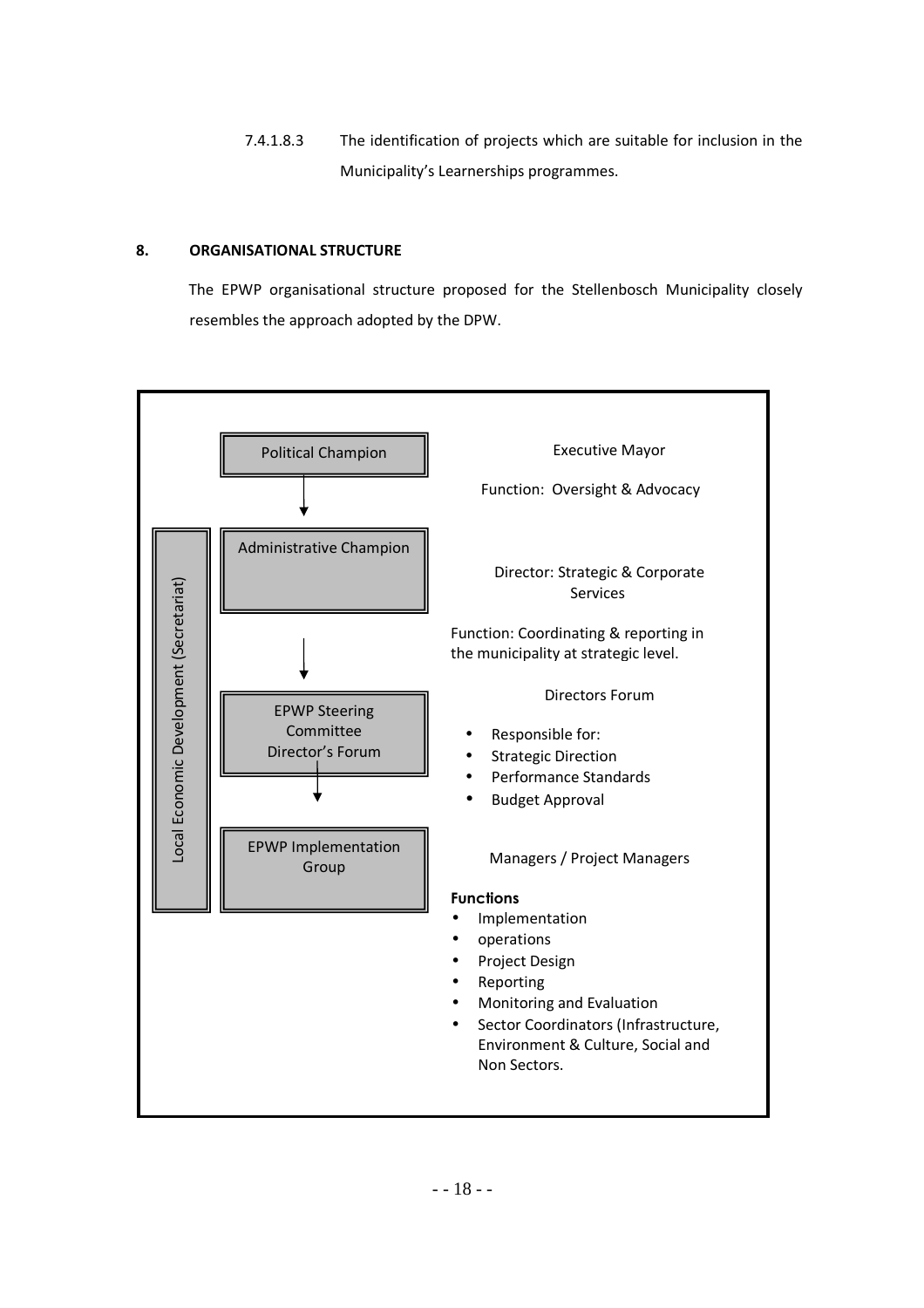## **9. MONITORING AND EVALUATION**

A consolidated EPWP report, monitoring progress of all sectors for the Municipality is required by the National Department of Public Works on a quarterly basis, to ensure that overall the Municipality is achieving the targeted outcomes of the programme. The National EPWP Unit requires that report on the following key performance indicators.

- Job Opportunities.
- Person days of Employment.
- Demographic targets (Women, Youth and People with Disabilities)
- Training days.
- Project Budgets.
- Project Wage Rates.

The Senior Officer: Local Economic Development will collate the data obtained from the contractor/service provider and ensure it is registered on a Management Information System. The Implementation Group collates all EPWP reports for compilation of reports per sector on a monthly basis for onward submission to the Steering Committee and after approval to the Provincial Department of Public Works by the Director: Strategic and Corporate Services. In addition the Senior Officer: Local Economic Development will compile an annual report in consultation with the Working Group for submission to the EPWP Steering Committee that reflects on achievements, challenges or blockages and best practices for reporting period as well as an outline of goals and activities for the following year.